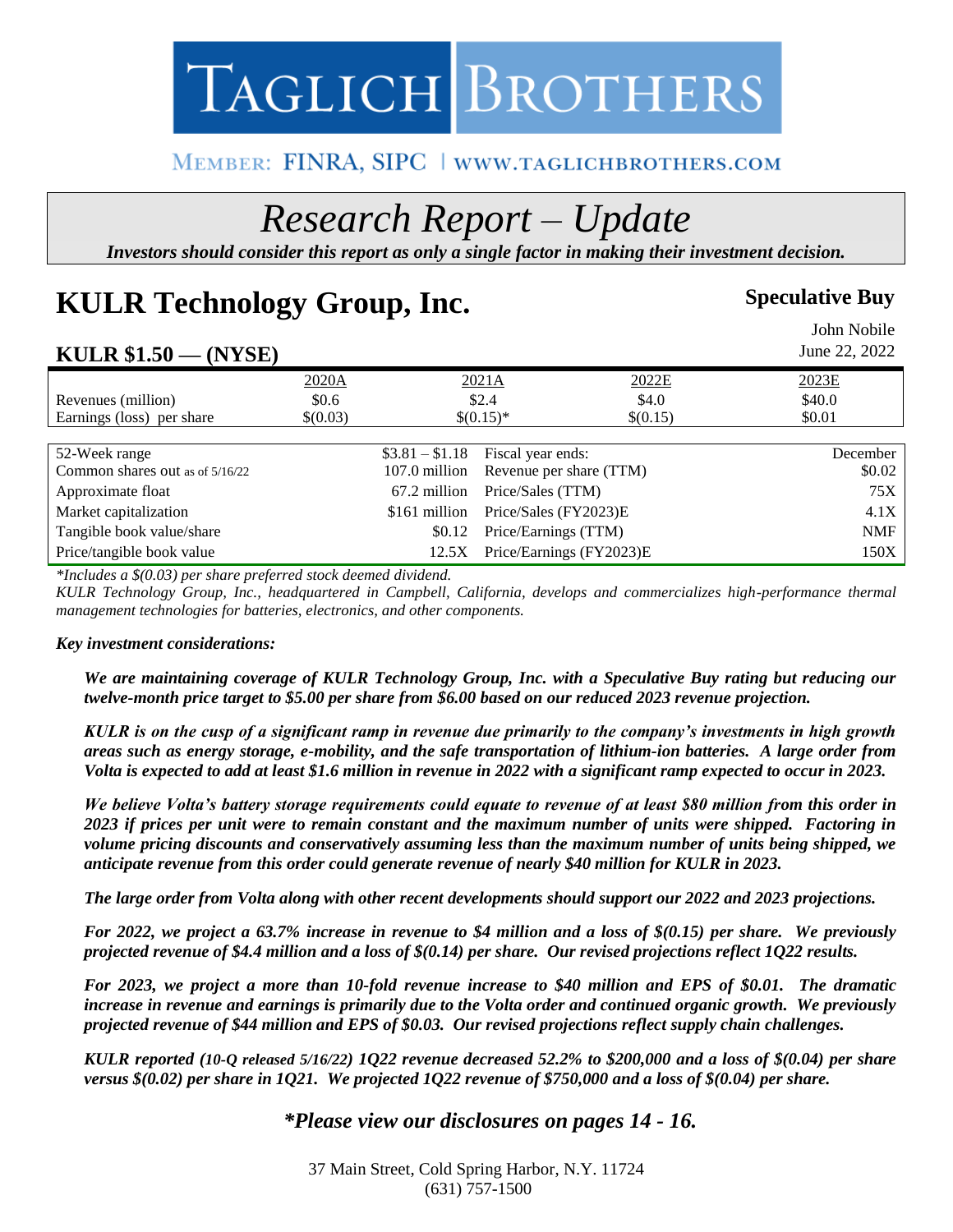#### *Recommendation and Valuation*

#### **We are maintaining coverage of KULR Technology Group, Inc. with a Speculative Buy rating but reducing our twelve-month price target to \$5.00 per share from \$6.00 based on our reduced 2023 revenue projection.**

KULR is on the cusp of a significant ramp in revenue due primarily to the company's investments in high growth areas such as energy storage, e-mobility, and the safe transportation of lithium-ion batteries. A large order from Volta Energy Products is expected to add at least \$1.6 million in revenue in 2022 with a significant ramp expected to occur in 2023.

In December 2021, Utility Dive (a publisher of utility industry news) published an interview<sup>1</sup> with Jon Williams, the CEO of Viridi Parente, parent company of Volta Energy Products. Williams stated that Volta plans to bring between 750 to 1,000 battery storage units (using KULR's technology) to market in 2022, increasing to up to 50,000 units in 2023.

We believe Volta's battery storage requirements could equate to revenue of at least \$80 million from this order in 2023 if prices per unit were to remain constant and the maximum number of units were shipped. Factoring in volume pricing discounts and conservatively assuming less than the maximum number of units being shipped, we anticipate revenue from this order could generate revenue of nearly \$40 million for KULR in 2023.

Shares of KULR have traded at trailing-twelve-month (ttm) P/S multiples ranging from 71X to 326X over the past year. These multiples were based off of relatively low revenue. As the company's revenue begins to show substantial growth, we believe the company's multiple will contract. We anticipate a multiple of 20X sales is reasonable given our 2023 revenue growth forecast. Applying a multiple of 20X (unchanged) to our 2023 sales per share projection of \$0.37 (\$0.42 previously), discounted for execution risks, we derive a twelve month price target of approximately \$5.00 per share.

#### *Recent Developments*

- Selected by a multinational technology conglomerate to supply proprietary carbon fiber solutions for core components in the sensing of electrical nerve signals to control navigation through virtual environments. This partnership marks KULR's entry into the Metaverse.
- Secured a battery safety contract with NASA to test the company's lithium-ion cells for future battery packs designed for the Artemis Program, a series of US-led international human spaceflight programs. KULR is processing up to 10,000 lithium-ion cells per week, as well as preparing for tests performed by NASA, the DoD, and others performing manned flight missions.
- Awarded three additional contracts with DoD prime contractors to implement the company's carbon fiber cathode solution for high-power magnetic and other covert pulse weaponry initiatives.
- Appointed former NASA Johnson Space Center senior leader Dr. William Walker as Director of Engineering. Dr. Walker will work with KULR's engineering team on its next generation high-performance computing and hypersonic vehicle thermal management initiatives.
- Released a passive propagation resistant (PPR) solution in its KULR-Tech Safe Case product family for maritime lithium-ion battery safety. The PPR solution meets the upcoming US Coast Guard's new safety requirements for the passenger vessel industry and provides additional battery safety options for the cargo, fishing, and cruise verticals. The company's solution prevents cell to cell thermal runaway propagation as well as heat, fire, and explosions from exiting the KULR-Tech Safe Case enclosure.
- KULR is set to join the Russell Microcap Index effective June 27, 2022.
- 1. <https://www.utilitydive.com/news/volta-bets-on-space-technology-for-battery-storage-fire-prevention/611833/>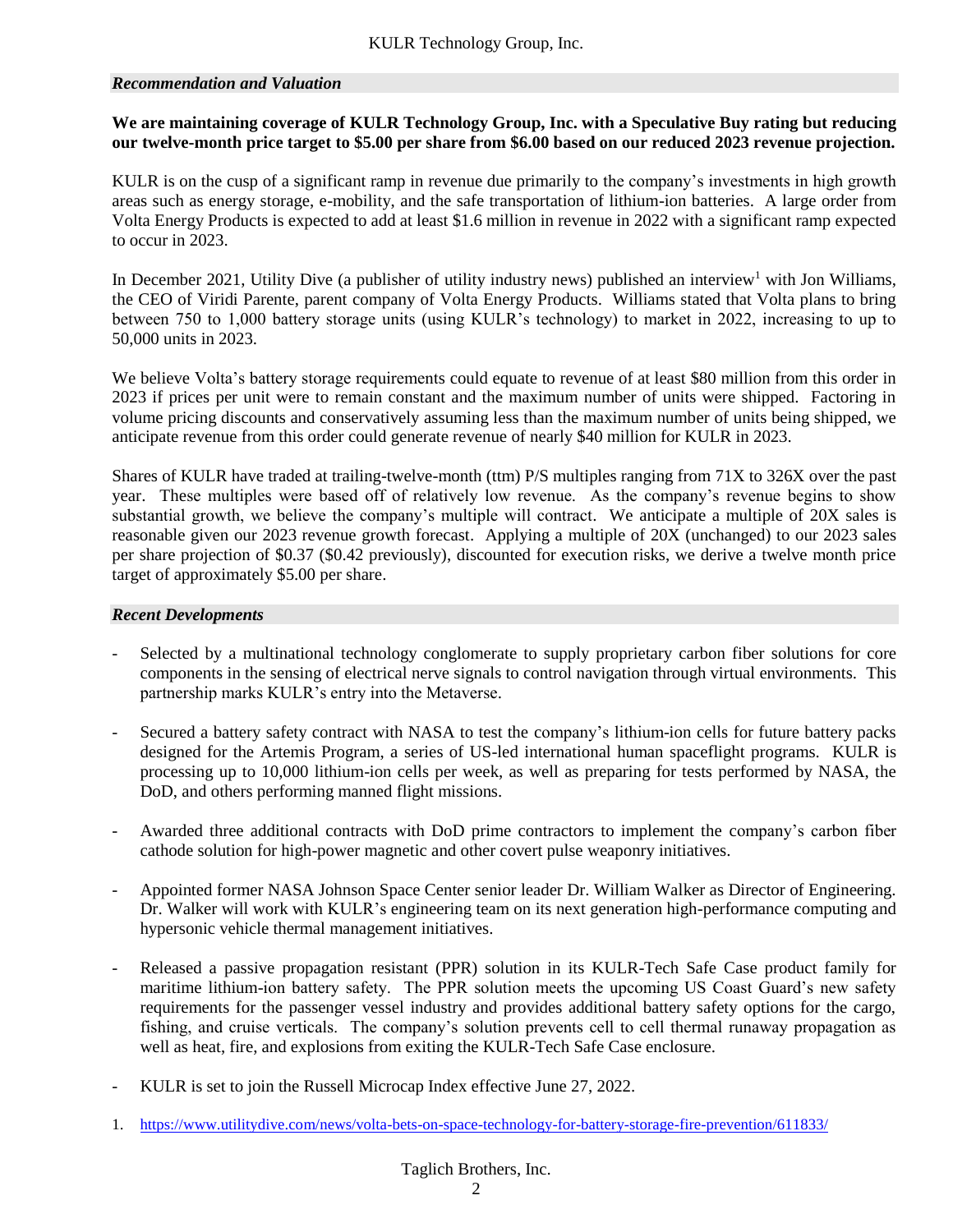#### *Business*

*Overview -* KULR Technology Group, Inc., headquartered in Campbell, California, develops and commercializes high-performance thermal management technologies for batteries, electronics, and other components.

The company's main focus is a total solution to battery safety by which it aims to mitigate the effects of thermal runaway propagation (the release of cell energy and highly flammable gas which propagates to neighboring cells leading to fire and explosions). KULR targets and provides thermal solutions for electric vehicles, cloud computing, 5G communication technologies, and energy storage for commercial markets, as well as directed energy weapons and high-power missile programs for aerospace and defense.

The company's proprietary core technology is based on a carbon fiber material that provides superior thermal conductivity and heat dissipation for an ultra-lightweight and pliable material. KULR leverages its proprietary cooling solutions that have been developed through longstanding partnerships with NASA, the Jet Propulsion Lab, and others, to make commercial battery powered products safer and electronics systems cooler and lighter.

*Products -* Lithium Ion (L-ion) Battery Thermal Runaway Shield (TRS): KULR has developed a thermal insulation technology aimed at passive resistance to thermal runaway propagation in L-ion batteries in partnership with the National Aeronautics and Space Administration Johnson Space Center. HYDRA TRS acts as a heat sink during normal lithium-ion battery pack operation but also prevents thermal runaway propagation, which is a serious concern for aerospace and defense customers and electric vehicle manufacturers.

*Battery Cell Screening and Testing Automation System* – An automated battery cell testing platform to support the stringent requirements of NASA and the DoD. This platform has been designed to meet the entire specifications of NASA WI-037 battery testing requirements. The automated equipment is modular and the initial processing capability is 500K cells annually. Based on current commitments for the equipment, KULR intends to have the system installed and validated in 3Q22.

*CellCheck* - A scalable battery management platform to provide a new level of safety, performance optimization and regulatory compliance capabilities. The architecture is modular to allow KULR to incorporate new capabilities and enhancements to the platform as battery evolution accelerates (see picture at right).

*KULR-Tech Safe Case* - This product was developed for the commercial transportation and storage of Li-ion batteries and is an extension of TRS Bags which safely



store and transport Li-ion batteries to and in the International Space Station. The cases have been tested and granted special permits by the Department of Transportation for shipment of Li-ion batteries up to 2.1KWh batteries classified as DDR (damaged, defective or recall), recycling and prototype.

Fiber Thermal Interface Material (FTI): KULR thermal interface materials are selected to serve a wide range of applications, including hostile thermal and chemical environments, sliding interfaces, and interfaces with widely varying gaps. KULR'S FTI can be coated for electrical isolation, require low contact pressure, and provide high thermal conductivity. Their light weight and high compliance make the company's FTI products suited for aerospace, industrial, and high-performance commercial devices.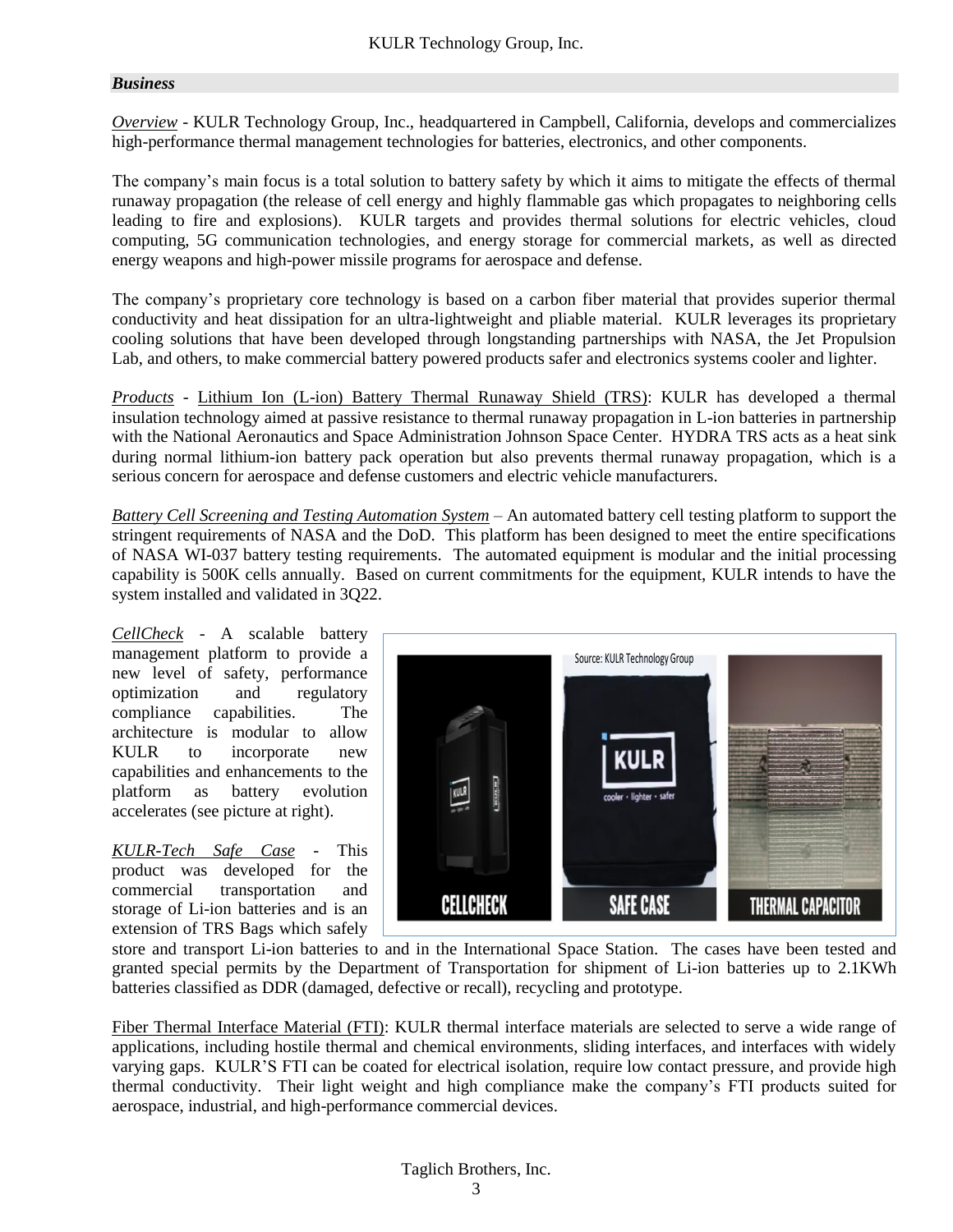Phase Change Material (PCM) Heat Sink: The company's PCM composite heat sinks offer passive thermal control for instruments that would otherwise overheat or under-cool during periodic operations. A typical application involves lasers that dissipate heat but need tight thermal control where active cooling is unavailable.

Internal Short Circuit (ISC) Device: In March 2018, KULR reached an agreement with the National Renewable Energy Laboratory, a national laboratory of the US Department of Energy, to be the exclusive manufacturing and distribution partner for the patented ISC device. The ISC device causes predictable battery cell failures in L-ion batteries, making them easier to study and, therefore, safer. L-ion batteries are the industry and consumer standard for portable power. Billions of individual battery cells exist and billions more are planned for production. They provide power for everything from smart phones and laptops to electric cars and space crafts.

CRUX Cathode: The CRUX Cathode can be customized for different applications including the generation of microwaves, x-rays, and laser radiation. They can be fabricated in a wide variety of physical configurations, ranging from simple planar and cylindrical forms to more complex lobed shapes.

#### *Battery Fires and Explosions*

According to the Website batteryfires.com, numerous factors can increase the likelihood of battery failures which can cause fires or explosions. Some of these factors include battery manufacturing defects, product defects, product software issues, battery aging, battery degradation, overcharging, faulty charging, improper product use, battery puncture, and exposure to high temperatures.

Lithium-ion battery chemistry offers some of the highest energy densities available in today's batteries. However, high energy density comes at a potential price. When battery failure occurs, tremendous thermal energy is released (upwards of 1,000°C) along with toxic fluoride gas and smoke. Lithium-ion battery fires burn with prolonged intensity, oftentimes requiring special procedures and copious amounts of water to extinguish.

Lithium-ion batteries are everywhere, powering everything from consumer goods and electronics to electric vehicles. Battery production and demand are projected to increase rapidly, driven largely by automakers who aim to electrify their entire fleets over the next five to ten years. As a result, the frequency of catastrophic battery failures will also increase, and consumer-facing industries will undoubtedly look for safer battery technologies (like KULR offers) to power their products.

As the Biden administration pushes for half of new car sales to be electric vehicles by 2030, automakers that are spending billions of dollars to produce EVs are already having problems. The issues range from recalls due to vehicle fires or loss of power to cars not starting. The problems can prove especially costly when they involve batteries, specifically reputation-damaging vehicle fires, recalls, sudden power loss and problems getting some of the cars started.

The lithium-ion batteries in electric cars are similar to those found in consumer electronics, which store large amounts of energy relative to their size. But to power an automobile, there needs to be more of them, and the demands are higher, creating a unique risk.

The National Highway Traffic Safety Administration (NHTSA) said the agency has launched multiple investigations into the potential safety issues related to fires involving electric-vehicle batteries based on data it collects. NHTSA funds targeted research on advanced-battery technology and participates in developing global technical regulations.

#### *Applications*

KULR believes that battery cell testing and screening has become a topic of focus within the commercial, aerospace and defense, and high-value application markets. The company plans to expand its capabilities to include full battery analysis and testing as outlined by NASA's Johnson Space Center.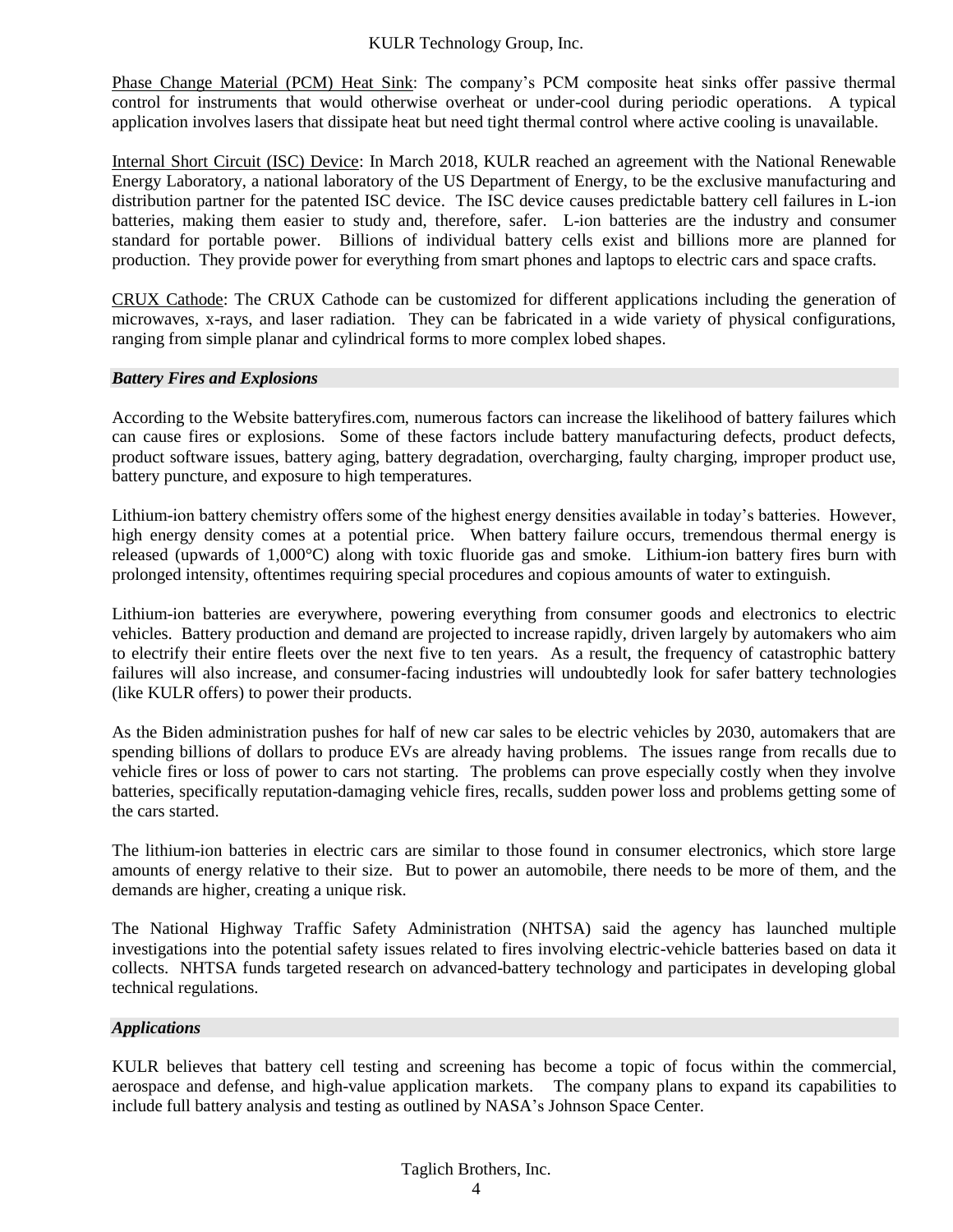It is expected that the aerospace and defense sectors will experience high growth in directed energy weapons (ranged weapons that damage their targets with highly focused energy), hypersonic weapons (weapons such as cruise missiles that travel five or more times the speed of sound), and space missions. Experts predict that directed energy weapons will greatly impact the future of warfare. KULR's CRUX cathode generates powerful electron pulses which has the potential to further advance the current technology.

Thermal management is another critical component of both hypersonic weapons programs and space missions. KULR's carbon fiber solutions are used for thermal management in missile defense programs and are particularly effective because of their survivability at very high temperatures. They are very effective at transferring heat and mitigating the risk of overheating in such high-risk environments.

Opportunities for the company's products exists in industries such as electric motor vehicles that have become increasingly more reliant on Cloud computing, portability, and high-demand processing power. KULR's high performance thermal interface materials can be used to accelerate 5G communications development due to their high thermal conductivity, light weight, and low contact pressure. Cloud computing is also an application of interest since high power communications chips and optical communication modules require cooling.

#### *Markets*

KULR operates in the thermal management market which is driven by the energy storage market.

*Energy Storage Market* - The total energy storage market is expected to grow to \$554 billion in annual revenue by 2035 from \$59 billion in 2019 for a compound annual growth rate of 15% according to a report by Lux Research (see chart at right).

Lux estimates that the three main drivers of energy storage – mobility applications, electronic devices, and stationary storage – will reach an annual combined deployment level of 3,082 GWh (Gigawatt hours, abbreviated as GWh, is a unit of energy representing one billion watt



hours) over the next 15 years, up from the current 164 GWh, with mobility applications the primary growth driver.

LUX anticipates the energy storage industry is poised for a massive increase in annual revenue and deployment capacity as key innovative technologies, such as solid-state batteries and flow batteries, reach commercialization. Expectations are for electric mobility applications, primarily light-duty passenger vehicles, to be the principal long-term driver of energy storage annual revenue and demand. Total market share is estimated at 74% as measured by annual revenue and 91% as measured by annual deployed GWh by 2035.

*Thermal Management Market* – The increasing demand for the reliability of microelectronics and lithium-ion batteries has driven the thermal management market. KULR targets the following markets and applications, passive propagation resistant (PPR) battery design (prevents cell to cell thermal runaway propagation and prevents the fire and explosion of single cell thermal runaway from exiting the battery enclosure), battery storage and transportation, electrical transportation, 5G mobile and cloud computing infrastructure, and aerospace and defense.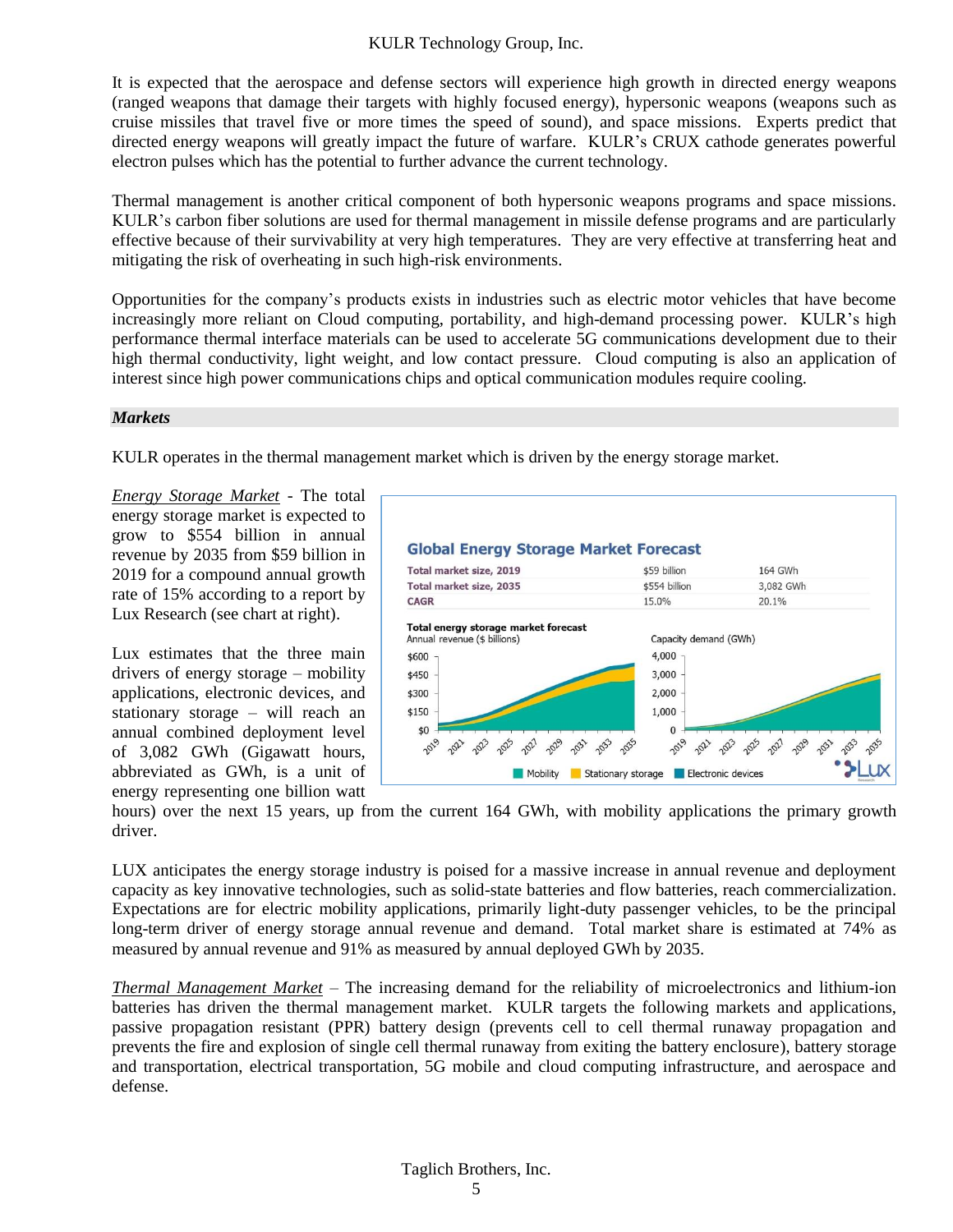MarketsandMarkets estimates the global thermal management market was \$8.8 billion in 2020 and projected to reach \$12.8 billion by 2025 for annualized growth of 8.2%. Market growth should be driven by the rising demand for effective thermal management solutions and systems in consumer electronics, increasing demand for electric and hybrid vehicles, increasing use of electronic devices in different end-use industries, and ongoing radical miniaturization of electronic devices.

A MarketsandMarkets published report states that the strong actions taken, such as imposing country-wide lockdowns by governments globally to curb the spread of COVID-19, had a severe impact on the entire manufacturing industry, dragging down the demand of customers for thermal management solutions.

We anticipate the shift to electric vehicles and 5G technology will be significant growth drivers fueling demand for the company's products in the coming years.

*Electrical Transportation Market* – According to MarketsandMarkets, the electric vehicle market is projected to reach approximately 34.8 million units by 2030 from an estimated 4.1 million units in 2021 for a CAGR of 26.8%. Factors such as growing demand for low emission commuting and governments supporting long-range, zero emission vehicles through subsidies and tax rebates have and should continue to drive demand for electric vehicles.

*5G Mobile Services Market* – According to Grandview Research, the global 5G services market was estimated at \$41.5 billion in 2020 and is expected to expand at an annualized rate of 43.9% from 2021 to 2027. 5G wireless mobile services are expected to enable a fully mobile and connected environment by delivering a wide range of use cases and business models to consumers. Grandview Research points out that faster data speeds and extremely low latency offered by 5G technology should enhance the user experience while using 5G services for Virtual Reality and Augmented Reality gaming, seamless video calling, and Ultra-high Definition videos. Growing demand for high-speed data connectivity for unified Internet of Things applications, such as smart home energy management, is estimated to propel the adoption of 5G services over the forecast period. As 5G infrastructure grows, the need for thermal management technologies such that KULR offers should grow.

#### *Economic Outlook*

In April 2022, the International Monetary Fund (IMF) revised its global economic growth estimates to an increase of 3.6% for 2022 and 2023, down from its January 2022 projection calling for 4.6% growth in 2022 and 3.8% growth in 2023. The downward revisions primarily reflect the economic damage from the war in Ukraine resulting in elevated inflation and rising interest rates.

The IMF revised its economic growth estimate for the US to an increase of 3.7% for 2022 and 2.3% for 2023. In January 2022, the IMF projected US economic growth of 4% and 2.6% for 2022 and 2023, respectively.

The second estimate of US GDP growth (released on May 26, 2022) showed the US economy decreased at an annual rate of 1.5% in 1Q22, down from the 6.9% increase reported in 4Q21. The 1Q22 US GDP estimate primarily reflects decreases in inventory investment, exports, federal government spending, and state and local government spending.

#### *Projections*

*2022 Forecast* - We project a 63.7% increase in revenue to \$4 million with a net loss of \$15.9 million or \$(0.15) per share. We previously projected revenue of \$4.4 million with a net loss of \$15 million or \$(0.14) per share. Our revised projections primarily reflect 1Q22 results.

We project gross margins of 52.1% compared to 54.3% in 2021. SG&A expenses should increase to \$14.5 million from \$11.2 million in 2021 to reflect a full year of managerial hiring that occurred in 2021. We project R&D expenses increasing to \$3 million from \$1.7 million as the company continues to invest in new project developments. We project operating losses increasing to \$15.5 million from \$11.5 million in 2021.

#### Taglich Brothers, Inc.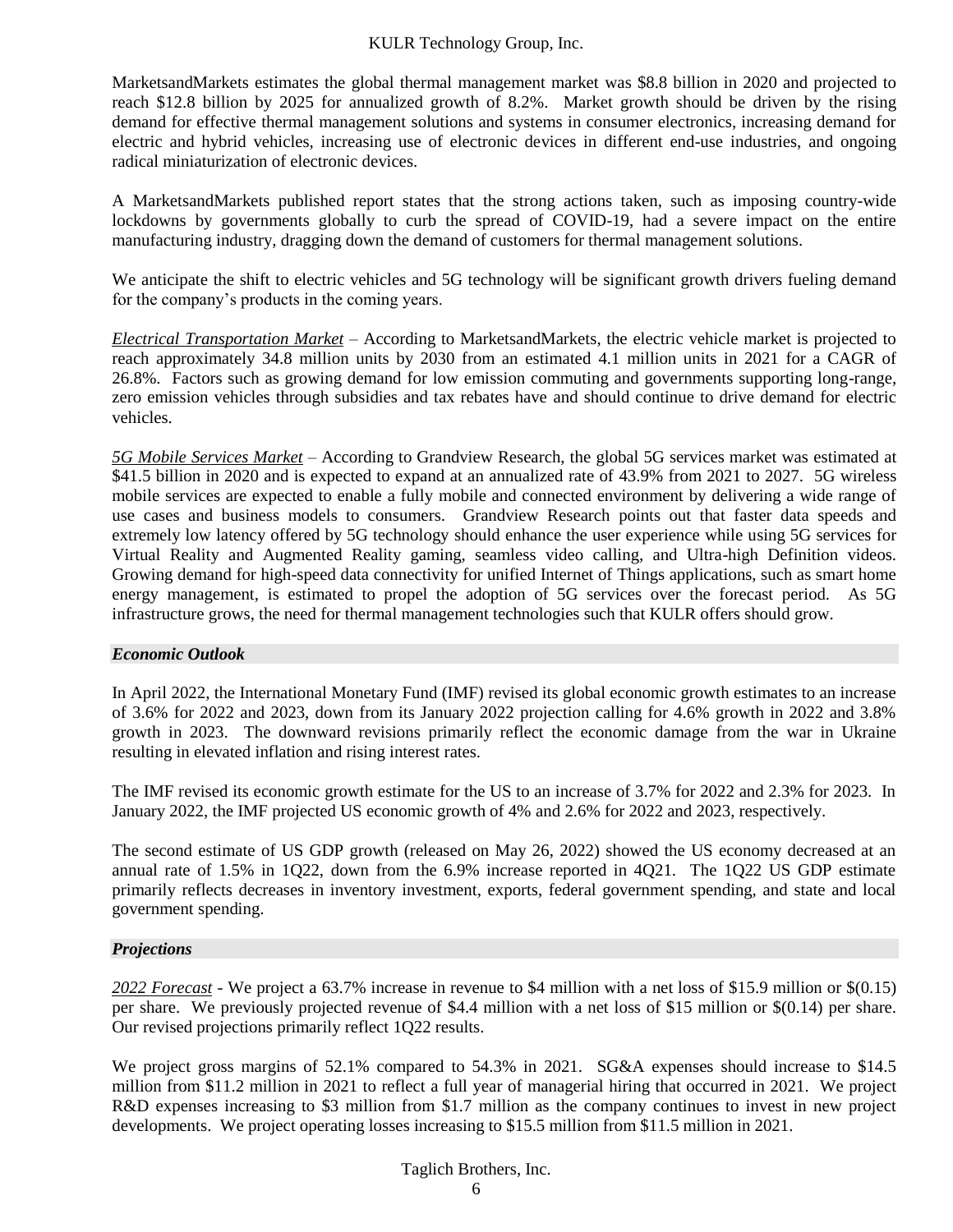In 2022, we project \$11.1 million cash used in operations from a cash burn of \$9.9 million and a \$1.2 million increase in working capital. We project \$2 million cash used in investing activities primarily due to capital expenditures. Cash provided by financing of \$2.8 million should come primarily from proceeds from the exercise of warrants. We project a \$10.4 million decrease in cash to \$4.5 million at the end of 2022.

*2023 Forecast* - We project a more than 10-fold revenue increase to \$40 million with net income of \$1.3 million or \$0.01 per share. The dramatic increase in revenue and earnings is primarily due to the Volta Energy Products order and continued organic growth. We previously projected revenue of \$44 million and net income of \$3.4 million or \$0.03 per share. Our revised projections reflect ongoing supply chain challenges.

We project gross margins of 50%, down from an estimated 52.1% in 2022 due to material price increases. SG&A expenses should increase to \$15.3 million from an estimated \$14.5 million in 2022 to support revenue growth. R&D expenses are projected to increase to \$3.5 million from an estimated \$3 million in 2022 as the company continues to expand its product offerings. We project operating income of \$1.3 million from an estimated \$15.5 million loss in 2022.

In 2023, we project \$19.5 million cash provided by operations from cash earnings of \$7.4 million and a \$12 million decrease in working capital. We project an \$18.5 million increase in cash to \$23 million at the end of 2023.

#### *1Q22 Financial Results*

*1Q22* - Revenue decreased 52.2% to \$200,000 from \$418,000 in 1Q21. KULR reported a net loss of \$4.1 million or \$(0.04) per share versus a loss of \$1.7 million or \$(0.02) per share in 1Q21. We projected 1Q22 revenue of \$750,000 and a net loss of \$3.8 million or \$(0.04) per share.

The decrease in revenue was primarily due to decreased product sales caused by the mandated COVID-19 lockdowns in China which impacted the company's ability to ship finished goods. Since 1Q22 lockdown protocols were alleviated allowing those products worth \$325,000 to ship in 2Q22. 1Q22 revenue was also adversely impacted by three large DoD contracts totaling \$234,000 in 1Q21 which were not repeated in the current period.

Gross margins increased to 38.5% from 34.2% as a result of two low margin service contracts in 1Q21. R&D expenses increased to \$721,000 from \$123,000 due primarily to increased headcount, investments in automation, and new product developments.

SG&A expenses increased to \$3.5 million from \$1.5 million due primarily to increased stock-based compensation and increased headcount.

Total other expense was \$42,000 compared to \$242,000 in 1Q21 due primarily to the change in fair value of accrued issuable equity.

*Liquidity* – As of March 31, 2022, KULR had \$10.1 million cash, a current ratio of 4.9X, \$155,000 of total debt (all short-term) and shareholder's equity of \$13.2 million.

In 1Q22, the company's cash burn of \$2.7 million and a \$1.9 million increase in working capital resulted in \$4.6 million cash used in operations. Cash used in operations and investing was partly offset by \$93,000 cash provided by financing primarily from the exercise of warrants. Cash decreased by \$4.7 million to \$10.1 million as of March 31, 2022.

In April 2022, KULR issued approximately 2.3 million shares of common stock upon the exercise of warrants to which the company received \$2.9 million of gross proceeds.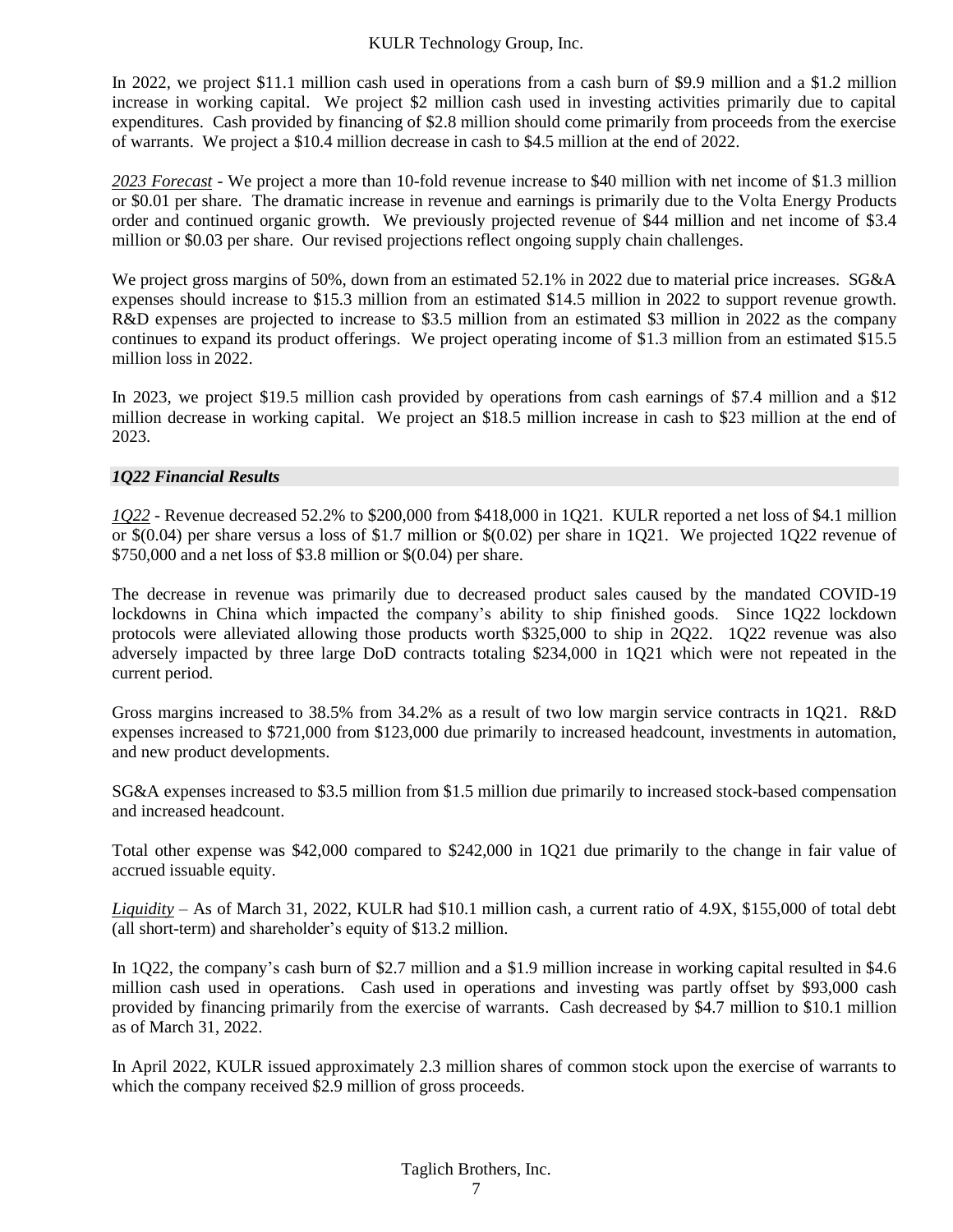In May 2022, KULR entered into a note purchase agreement with YA II PN, Ltd. (Yorkville) of which the company issued a promissory note with an initial principal amount of \$5 million at a purchase price equal to 95% of the principal amount of the convertible debentures. The promissory note carries an annual interest rate of 10%.

In May 2022, KULR entered into a Standby Equity Purchase Agreement (SEPA) with Yorkville where the company shall have the right, but not the obligation, to sell to Yorkville up to \$50 million of its shares of common stock at KULR's request any time during the commitment period. The commitment period commences on May 13, 2022 and terminates on the earliest of the first day of the month following the 24-month anniversary of the SEPA and the date on which Yorkville shall have made payment of any advances requested pursuant to the SEPA for shares of KULR's common stock equal to the commitment amount of \$50 million. Each sale the company requests under the SEPA may be for a number of shares of common stock with an aggregate value of up to \$5 million at 98% of the market price.

The May 2022 transactions should allow KULR to access up to \$55 million in capital to procure battery cell supplies and other key materials. The company expects to procure enough battery cell supplies over the next year that would provide up to 500-megawatt hours (MWh) of energy capacity. KULR believes the battery cell supplies would equate to a revenue opportunity potential of \$250-\$350 million in the energy storage and emobility markets.

#### *Risks*

In our view, these are the principal risks underlying the stock.

*Limited operating history* - KULR was formed in 2015 and KTC was formed in 2013. The company has a limited operating history and has not yet demonstrated sales of products at a level capable of covering its fixed expenses. There can be no assurance that KULR will ever produce a profit.

*Global supply chain issues* – KULR could experience significant disruptions as a result of global supply chain issues and, in the event of a disruption, cannot make any assurances that it would be able to locate alternative suppliers of materials of comparable quality at an acceptable price.

*Reliance on a small number of customers* – In 2021, KULR had three customers who accounted for 84% of total revenues. There is the risk of significant loss of future revenues if one or more of these customers were to stop ordering the company's materials.

*Technological obsolescence* – The company operates in a market that is subject to rapid technological change. If KULR is not able to adapt to new advances in materials sciences, the company's revenues and business prospects would likely be adversely affected.

*Competition* – The company operates in a market that is expected to have significant competition in the future. Global research is being conducted by substantially larger companies who have greater financial, personnel, technical, and marketing resources. There can be no assurance that KULR will be able to compete with other companies.

*Economic conditions* - Downturns in general economic conditions can reduce demand for the company's products, product prices, volumes and gross margins. A decline in the demand for KULR's products or a shift to lower-margin products due to deteriorating economic conditions could adversely affect sales of the company's products and profitability.

*High level of unpredictability in sales growth* – KULR's customers and prospective customers are large organizations with multiple levels of management, controls/procedures, and contract evaluation/authorization. The business activity cycle between initial customer interest to shipping, acceptance and billing can be lengthy, unpredictable and lumpy, which can influence the timing, consistency and reporting of sales growth.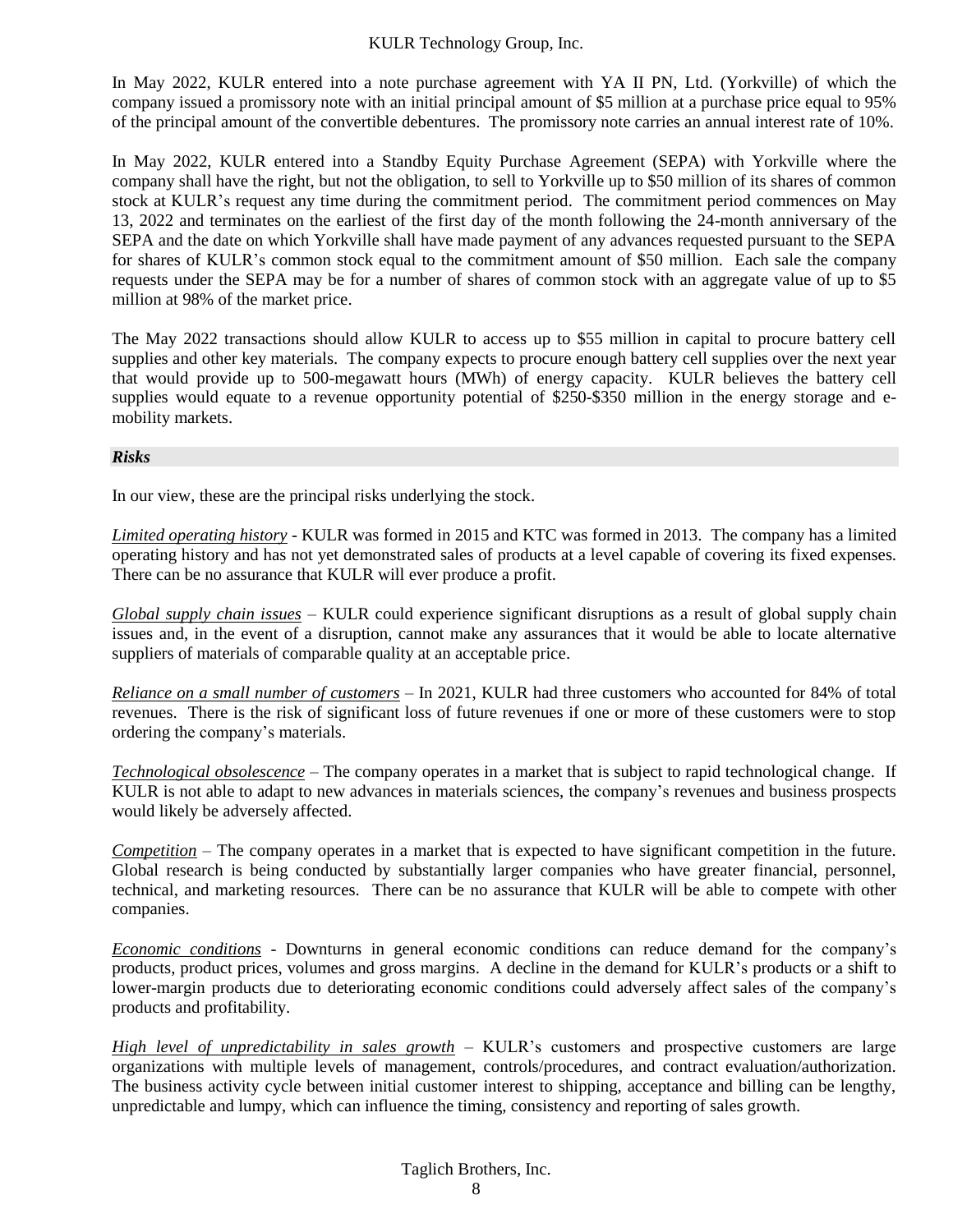*High concentration of insider ownership* – As of March 28, 2022, KULR's officers, directors and affiliates owned approximately 37% of KULR outstanding common stock. With such concentrated control of the company, other shareholders may have no effective voice in the company's management.

*Pandemic concerns* - Given the uncertainty around the extent and timing of the potential future spread or mitigation of COVID-19, it is difficult to reasonably estimate the impact this pandemic will have on KULR's future results of operations, cash flows, or financial condition.

*Material weakness in disclosure controls and procedures* - As of March 31, 2022, KULR did not maintain effective controls to ensure that there is an independent review and approval of electronic payments (wires, EFT's, ACH's and credit card payments). The company is in the process of developing a detailed plan for remediation of the material weakness, including developing and maintaining preventative controls around the electronic payment process to ensure proper segregation of duties.

*Liquidity risk* - Shares of KULR have risks common to those of the microcap segment of the market. Often these risks cause microcap stocks to trade at discounts to their peers. The most common of these risks is liquidity risk, which is typically caused by small trading floats and very low trading volume and can lead to large spreads and high volatility in stock price. There are 67.2 million shares in the float and the average daily volume is approximately 393,000 shares.

*Miscellaneous risk* - The company's financial results and equity values are subject to other risks and uncertainties including competition, operations, financial markets, regulatory risk, and/or other events. These risks may cause actual results to differ from expected results.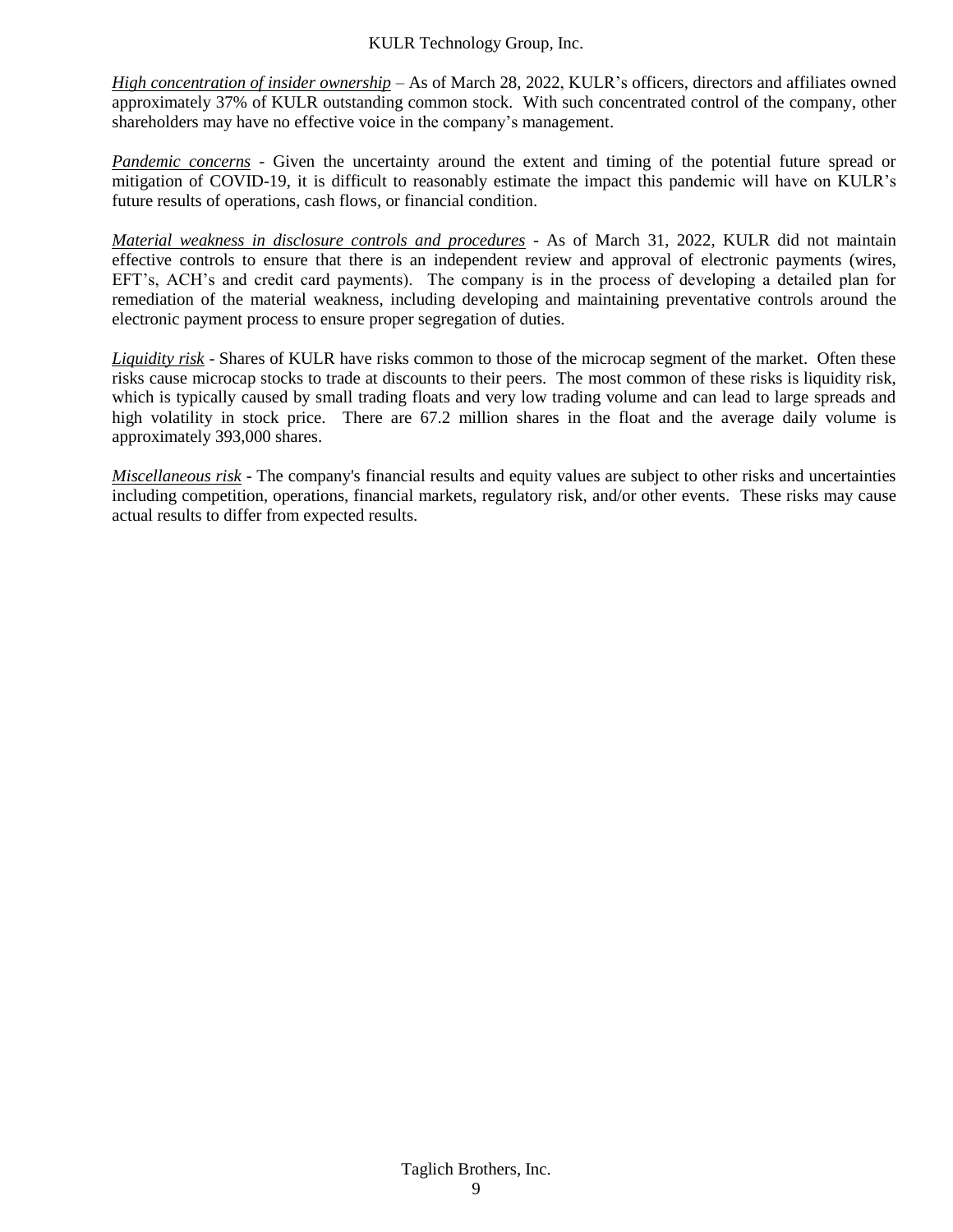#### Consolidated Balance Sheets (in thousands \$)

|                                          | 2019A | 2020A | 2021A  | 3/22A  | 2022E  | 2023E  |
|------------------------------------------|-------|-------|--------|--------|--------|--------|
| Cash                                     | 109   | 8,880 | 14,863 | 10,133 | 4,482  | 22,956 |
| Accounts receivable                      | 30    | 56    | 136    | 193    | 274    | 2,444  |
| Inventory                                | 27    | 55    | 191    | 287    | 315    | 3,333  |
| Prepaid expenses and other               | 43    | 150   | 571    | 1,918  | 1,918  | 1,918  |
| Total current assets                     | 209   | 9,141 | 15,761 | 12,531 | 6,989  | 30,652 |
| Property and equipment                   | 28    | 58    | 374    | 358    | 1,839  | 2,402  |
| Vendor deposits                          |       |       | 2,154  | 2,381  | 2,381  | 2,381  |
| Security deposits                        |       | 9     | 59     | 59     | 59     | 59     |
| Intangible assets                        |       |       | 217    | 214    | 214    | 214    |
| Right of use asset                       |       |       | 666    | 471    | 471    | 471    |
| <b>Total assets</b>                      | 237   | 9,208 | 19,231 | 16,014 | 11,953 | 36,179 |
| Accounts payable                         | 349   | 66    | 455    | 189    | 683    | 5,833  |
| Accrued expenses and other               | 659   | 398   | 1,163  | 1,800  | 1,975  | 14,800 |
| Accrued expenses and other-related party | 10    |       |        |        |        |        |
| Accrued issuable equity                  |       | 128   | 291    | 182    | 182    | 182    |
| Notes payable                            |       | 2,322 |        |        |        |        |
| Loans payable                            |       | 13    | 155    | 155    | 155    | 155    |
| Lease liability                          |       |       | 262    | 210    | 210    | 210    |
| Deferred revenue                         | 15    | 20    | 132    | 20     | 20     | 20     |
| <b>Total current liabilities</b>         | 1,033 | 2,947 | 2,458  | 2,556  | 3,225  | 21,200 |
| Lease liability                          |       |       | 408    | 268    | 268    | 268    |
| Loans payable                            |       | 142   |        |        |        |        |
| <b>Total liabilities</b>                 | 1,033 | 3,089 | 2,866  | 2,824  | 3,493  | 21,468 |
| Total stockholders' equity (deficit)     | (796) | 6,119 | 16,365 | 13,190 | 8,461  | 14,711 |
| Total liabilities & stockholders' equity | 237   | 9,208 | 19,231 | 16,014 | 11,953 | 36,179 |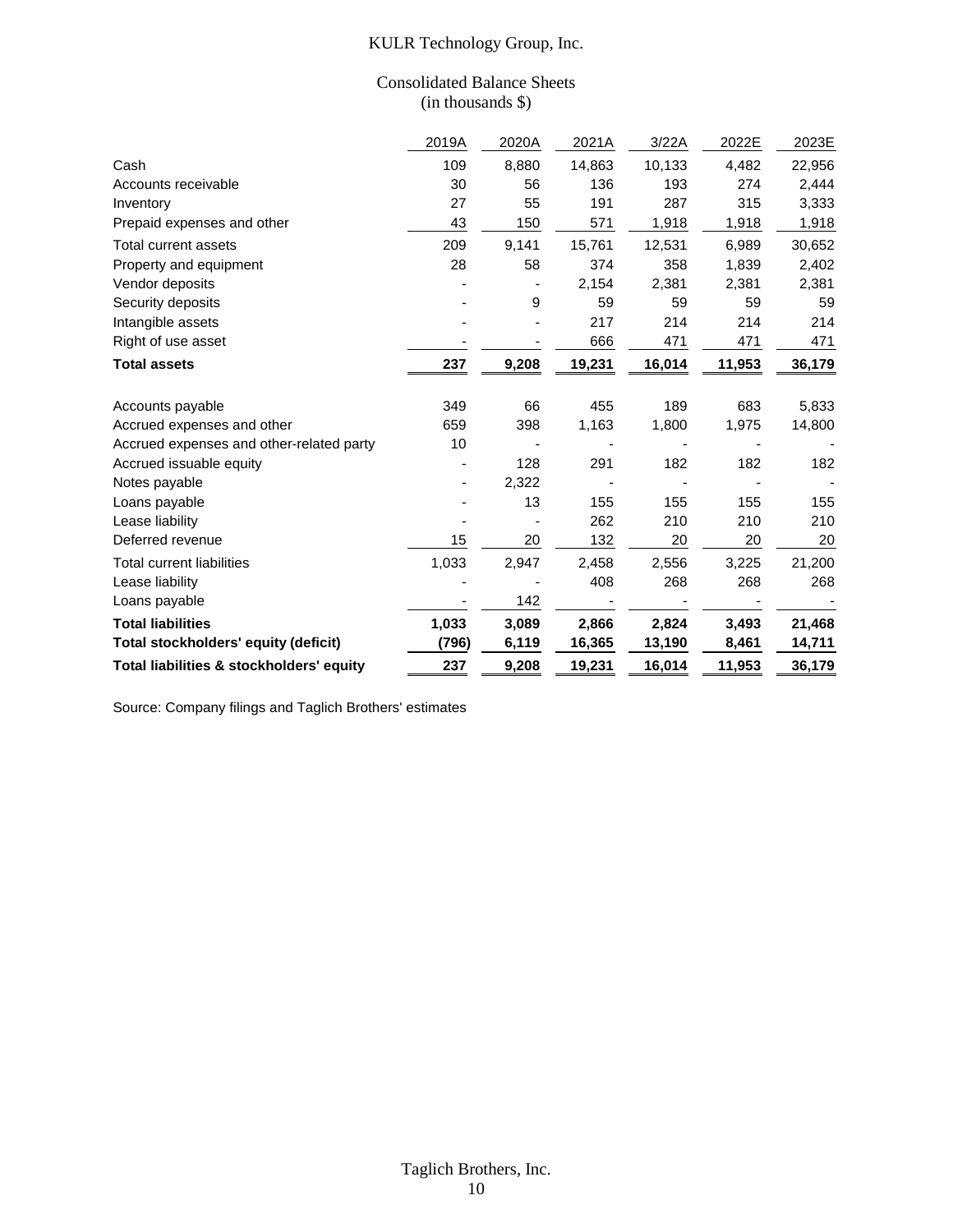#### Income Statements for the Fiscal Years Ended (in thousands \$)

|                                        | 2019A       | 2020A       | 2021A       | 2022E       | 2023E   |
|----------------------------------------|-------------|-------------|-------------|-------------|---------|
| Revenue                                | 830         | 624         | 2,413       | 3,950       | 40,000  |
| Cost of revenue                        | 226         | 169         | 1,102       | 1,891       | 20,000  |
| Gross profit                           | 604         | 455         | 1,311       | 2,060       | 20,000  |
| Research and development               | 502         | 290         | 1.662       | 3,046       | 3,450   |
| Selling, general and administrative    | 2,081       | 2,506       | 11,162      | 14,485      | 15,300  |
| Operating income (loss)                | (1,979)     | (2,341)     | (11, 513)   | (15, 472)   | 1,250   |
| Interest expense                       | (2)         | (5)         | (3)         | (501)       |         |
| Other income (expense)                 | 1           |             | (140)       |             |         |
| Amortization of debt discount          |             | (502)       | (128)       |             |         |
| Loss on foreign currency transactions  |             |             | (1)         |             |         |
| Change in fair value of accrued equity |             | (2)         | (126)       | 43          |         |
| Net Income / (Loss)                    | (1,980)     | (2,850)     | (11, 911)   | (15, 930)   | 1,250   |
| Preferred stock deemed dividend        |             |             | (2,624)     |             |         |
| Net Income / (Loss) to common          | (1,980)     | (2,850)     | (14, 535)   | (15, 930)   | 1,250   |
| EPS                                    | (0.02)      | (0.03)      | (0.15)      | (0.15)      | 0.01    |
| <b>Shares Outstanding</b>              | 80,123      | 82,032      | 97,708      | 105,908     | 107,023 |
| <b>Margin Analysis</b>                 |             |             |             |             |         |
| Gross margin                           | 72.8%       | 72.9%       | 54.3%       | 52.1%       | 50.0%   |
| R&D                                    | 60.5%       | 46.5%       | 68.9%       | 77.1%       | 8.6%    |
| SG&A                                   | 250.7%      | 401.6%      | 462.6%      | 366.7%      | 38.3%   |
| Operating margin                       | $(238.4)\%$ | $(375.2)\%$ | $(477.1)\%$ | $(391.7)\%$ | 3.1%    |
| Year / Year Growth                     |             |             |             |             |         |
| <b>Total Revenues</b>                  | (34.9)%     | $(24.8)\%$  | 286.7%      | 63.7%       | 912.7%  |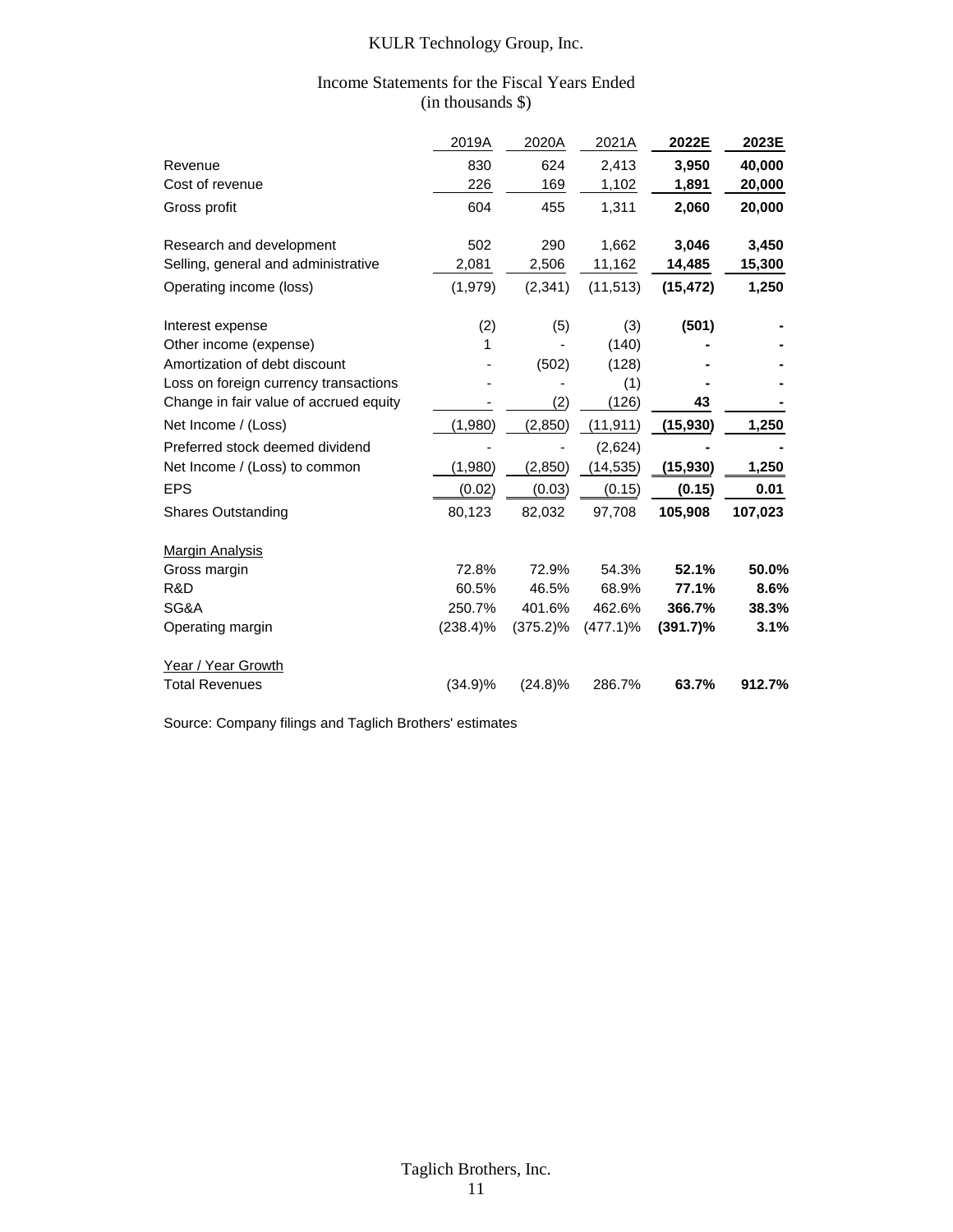Quarterly Income Statements 2021A - 2023E (in thousands \$)

|                                        | (in thousands \$) |             |             |          |             |            |             |             |             |             |            |           |         |         |         |
|----------------------------------------|-------------------|-------------|-------------|----------|-------------|------------|-------------|-------------|-------------|-------------|------------|-----------|---------|---------|---------|
|                                        | 3/21A             | 6/21A       | 9/21A       | 12/21A   | 2021A       | 3/22A      | 6/22E       | 9/22E       | 12/22E      | 2022E       | 3/23E      | 6/23E     | 9/23E   | 12/23E  | 2023E   |
| Revenue                                | 418               | 628         | 601         | 766      | 2,413       | 200        | 1,000       | 1,250       | 1,500       | 3,950       | 4,000      | 8,000     | 12,000  | 16,000  | 40,000  |
| Cost of revenue                        | 275               | 439         | 155         | 233      | 1,102       | 123        | 430         | 588         | 750         | 1,891       | 2,000      | 4,000     | 6,000   | 8,000   | 20,000  |
| Gross profit                           | 143               | 189         | 446         | 533      | 1,311       | 77         | 570         | 663         | 750         | 2,060       | 2,000      | 4,000     | 6,000   | 8,000   | 20,000  |
| Research and development               | 123               | 353         | 482         | 704      | 1,662       | 721        | 750         | 775         | 800         | 3,046       | 825        | 850       | 875     | 900     | 3,450   |
| Selling, general and administrative    | 1,493             | 2,723       | 3,104       | 3,842    | 11,162      | 3,535      | 3,600       | 3,650       | 3,700       | 14,485      | 3,750      | 3,800     | 3,850   | 3,900   | 15,300  |
| Operating income (loss)                | (1, 473)          | (2,887)     | (3, 140)    | (4,013)  | (11, 513)   | (4, 179)   | (3,780)     | (3,763)     | (3,750)     | (15, 472)   | (2,575)    | (650)     | 1,275   | 3,200   | 1,250   |
| Interest expense                       | (1)               | (1)         | (1)         |          | (3)         | (1)        | (100)       | (300)       | (100)       | (501)       |            |           |         |         |         |
| Other income (expense)                 |                   | (140)       |             |          | (140)       |            |             |             |             |             |            |           |         |         |         |
| Amortization of debt discount          | (108)             | (20)        |             |          | (128)       |            |             |             |             |             |            |           |         |         |         |
| Loss on foreign currency transactions  |                   |             |             | (1)      | (1)         |            |             |             |             |             |            |           |         |         |         |
| Change in fair value of accrued equity | (133)             | 21          | 45          | (59)     | (126)       | 43         |             |             |             | 43          |            |           |         |         |         |
| Net Income / (Loss)                    | (1,715)           | (3,027)     | (3,096)     | (4,073)  | (11, 911)   | (4, 137)   | (3,880)     | (4,063)     | (3,850)     | (15,930)    | (2,575)    | (650)     | 1,275   | 3,200   | 1,250   |
| Preferred stock deemed dividend        |                   | (2,624)     |             |          | (2,624)     |            |             |             |             |             |            |           |         |         |         |
| Net Income / (Loss) to common          | (1,715)           | (5,651)     | (3,096)     | (4,073)  | (14, 535)   | (4, 137)   | (3,880)     | (4,063)     | (3,850)     | (15, 930)   | (2,575)    | (650)     | 1,275   | 3,200   | 1,250   |
| <b>EPS</b>                             | (0.02)            | (0.06)      | (0.03)      | (0.04)   | (0.15)      | (0.04)     | (0.04)      | (0.04)      | (0.04)      | (0.15)      | (0.02)     | (0.01)    | 0.01    | 0.03    | 0.01    |
| Shares Outstanding                     | 90,079            | 92,513      | 99,019      | 97.708   | 97.708      | 102,561    | 107.023     | 107,023     | 107.023     | 105,908     | 107.023    | 107.023   | 107.023 | 107,023 | 107,023 |
| <b>Margin Analysis</b>                 |                   |             |             |          |             |            |             |             |             |             |            |           |         |         |         |
| Gross margin                           | 34.2%             | 30.1%       | 74.2%       | 69.6%    | 54.3%       | 38.5%      | 57.0%       | 53.0%       | 50.0%       | 52.1%       | 50.0%      | 50.0%     | 50.0%   | 50.0%   | 50.0%   |
| R&D                                    | 29.4%             | 56.2%       | 80.2%       | 91.9%    | 68.9%       | 360.5%     | 75.0%       | 62.0%       | 53.3%       | 77.1%       | 20.6%      | 10.6%     | 7.3%    | 5.6%    | 8.6%    |
| SG&A                                   | 357.2%            | 433.6%      | 516.5%      | 501.6%   | 462.6%      | 1767.5%    | 360.0%      | 292.0%      | 246.7%      | 366.7%      | 93.8%      | 47.5%     | 32.1%   | 24.4%   | 38.3%   |
| Operating margin                       | $(352.4)\%$       | $(459.7)\%$ | $(522.5)\%$ | (523.9)% | $(477.1)\%$ | <b>NMF</b> | $(378.0)\%$ | $(301.0)\%$ | $(250.0)\%$ | $(391.7)\%$ | $(64.4)\%$ | $(8.1)\%$ | 10.6%   | 20.0%   | 3.1%    |
| Year / Year Growth                     |                   |             |             |          |             |            |             |             |             |             |            |           |         |         |         |
| <b>Total Revenues</b>                  | 435.9%            | 212.4%      | 338.7%      | 268.3%   | 286.7%      | $(52.2)\%$ | 59.2%       | 108.0%      | 95.8%       | 63.7%       | 1900.0%    | 700.0%    | 860.0%  | 966.7%  | 912.7%  |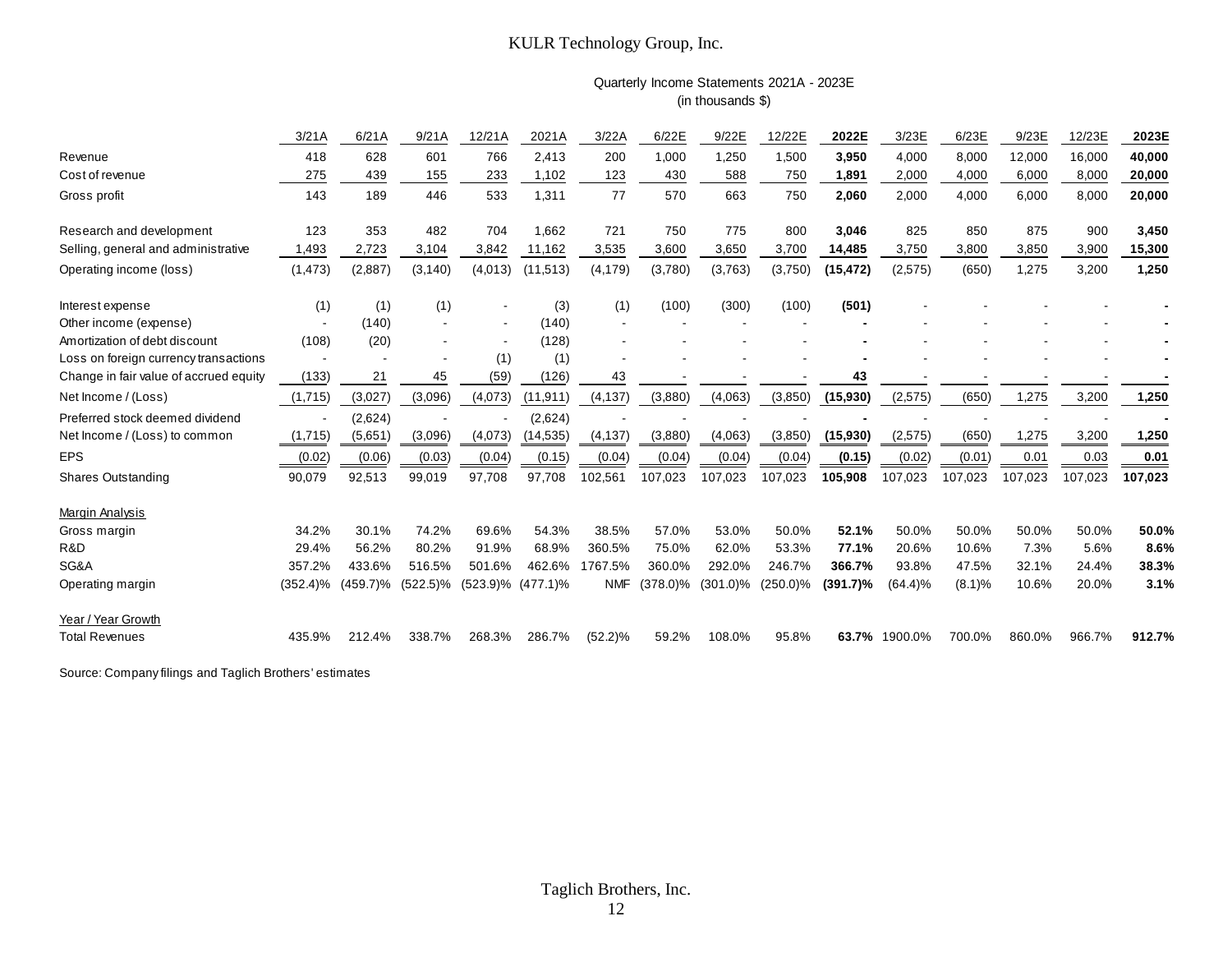#### Statement of Cash Flows for the Periods Ended (in thousands \$)

|                                                  | 2019A                    | 2020A          | 2021A     | 3M22A                    | 2022E     | 2023E    |
|--------------------------------------------------|--------------------------|----------------|-----------|--------------------------|-----------|----------|
| Net income (loss)                                | (1,980)                  | (2,850)        | (11, 911) | (4, 137)                 | (15,930)  | 1,250    |
| Amortization of debt discount                    |                          | 502            | 128       |                          |           |          |
| Non-cash lease expense                           |                          | $\blacksquare$ | 149       | 195                      | 750       | 750      |
| Depreciation expense                             | 17                       | 16             | 68        | 42                       | 335       | 437      |
| Bad debt expense                                 |                          | 1              |           | $\overline{a}$           |           |          |
| Change in fair value of accrued issuable equity  |                          | $\overline{c}$ | 126       | (43)                     | (43)      |          |
| Share-based compensation                         | 221                      | 344            | 4,200     | 1,243                    | 5,000     | 5,000    |
| Cash earnings (loss)                             | (1,742)                  | (1,985)        | (7, 240)  | (2,700)                  | (9,888)   | 7,437    |
| Changes in assets and liabilities                |                          |                |           |                          |           |          |
| Accounts receivable                              | 82                       | (26)           | (81)      | (57)                     | (138)     | (2, 170) |
| Inventory                                        | (17)                     | (29)           | (136)     | (96)                     | (124)     | (3,018)  |
| Prepaid expenses and other                       | 11                       | (116)          | (420)     | (1, 347)                 | (1, 347)  |          |
| Security deposits                                |                          | (296)          | (50)      |                          |           |          |
| Accounts payable                                 | 231                      | (271)          | 385       | (266)                    | 228       | 5,151    |
| Accrued expenses and other                       | 232                      | (12)           | 768       | 197                      | 812       | 12,825   |
| Lease liability                                  |                          |                | (144)     | (193)                    | (560)     | (750)    |
| Deferred revenue                                 | 15                       | 5              | 112       | (112)                    | (112)     |          |
| (Increase) decrease in working capital           | 554                      | (745)          | 434       | (1,874)                  | (1, 242)  | 12,037   |
| Net cash provided by (used in ) operations       | (1, 188)                 | (2,730)        | (6,806)   | (4, 574)                 | (11, 129) | 19,474   |
| Deposits for equipment purchases                 |                          |                | (2, 154)  | (228)                    | (228)     |          |
| Purchase of intangible asset                     |                          |                | (200)     |                          |           |          |
| Purchase of property and equipment               |                          | (46)           | (383)     | (21)                     | (1,800)   | (1,000)  |
| Net cash used in investing                       |                          | (46)           | (2,737)   | (249)                    | (2,028)   | (1,000)  |
| Proceeds from note payable                       |                          | 3,710          |           |                          | 5,000     |          |
| Repayments of note payable                       |                          | (759)          | (2, 450)  | $\overline{a}$           | (5,000)   |          |
| Payment of debt issuance costs                   |                          | (340)          |           |                          |           |          |
| Proceeds from the exercise of warrants           |                          |                | 11,719    | 88                       | 3,021     |          |
| Proceeds from Paycheck Protection Program Ioan   |                          | 155            |           |                          |           |          |
| Proceeds from sale of Series C conv. pref. stock | 184                      |                |           |                          |           |          |
| Proceeds from sale of Series D conv. pref. stock |                          |                | 6,500     |                          |           |          |
| Proceeds from sale of common stock               | 898                      | 9,501          |           | ÷,                       |           |          |
| Proceeds from exercise of options                | $\overline{\phantom{a}}$ |                | 122       | 5                        | 5         |          |
| Payment of financing costs                       | (15)                     | (720)          | (365)     | $\overline{\phantom{a}}$ | (250)     |          |
| Net cash provided by (used in) financing         | 1,067                    | 11,547         | 15,526    | 93                       | 2,776     |          |
| Net Change in Cash                               | (121)                    | 8,771          | 5,983     | (4,730)                  | (10, 381) | 18,474   |
| Cash - Beginning of Period                       | 351                      | 230            | 8,880     | 14,863                   | 14,863    | 4,482    |
| Cash - End of Period                             | 230                      | 8,880          | 14,863    | 10,133                   | 4,482     | 22,956   |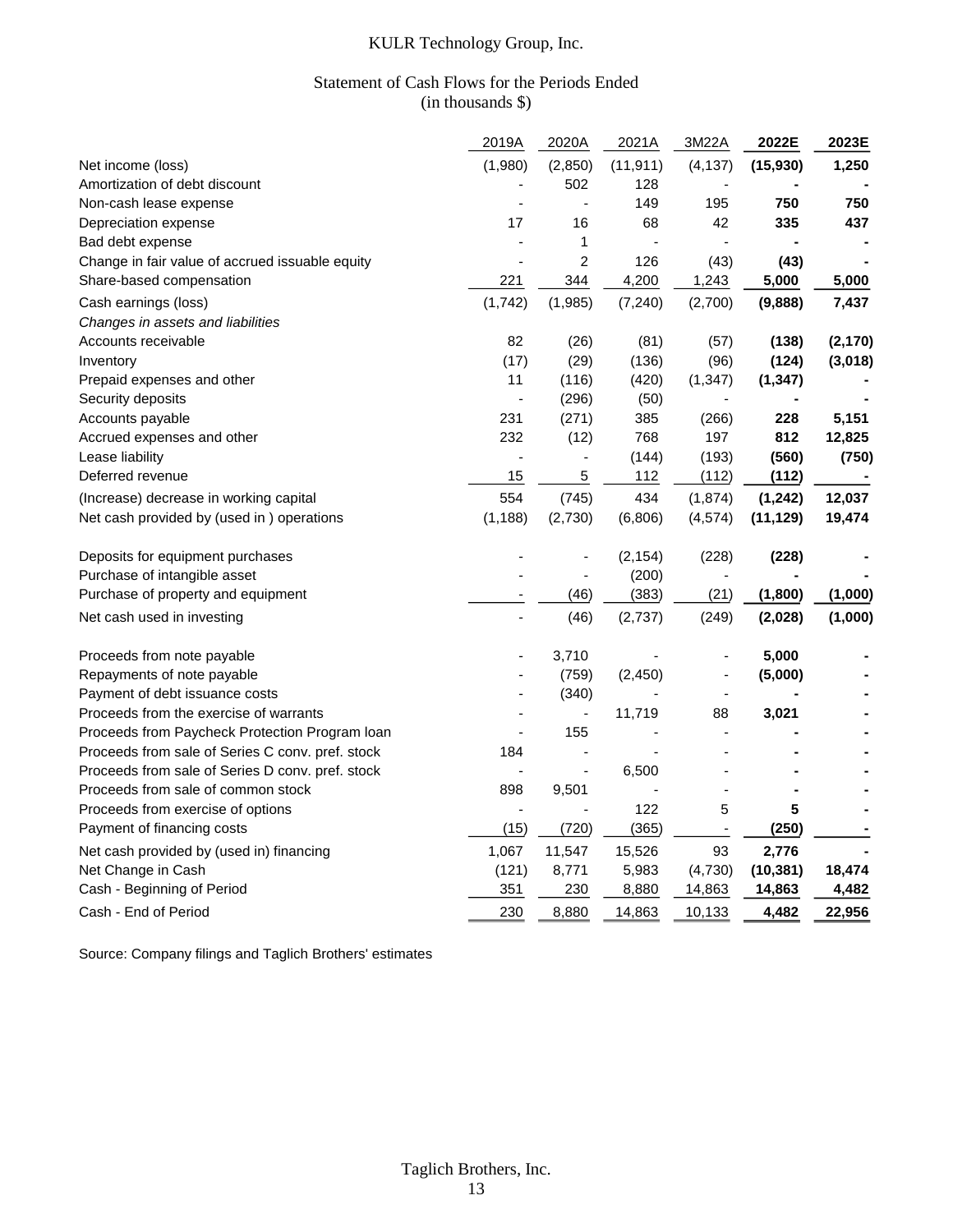#### Taglich Brothers ratings for KULR (KULR TECHNOLOGY GROUP INC. COMMON STOCK) Closing Price Jun 21, 2022: \$1.5 11/30/20 04/05/21<br>SPB:\$1.44 SPB:\$2.54 06/09/21<br>SPB:\$2.59 09/01/21 11/30/21<br>SPB:\$2.14 SPB:\$3.45 01/14/22 04/05/22<br>SPB:\$2.65 SPB:\$2.25  $T: $2.5$  $T: $3.5$  $T: $4.5$ т٠ \$4.5  $T: $4.5$  $T:$  \$6  $T:$  \$6  $5.6$ 4.8 4  $3.2$  $2.4$ A.  $1.6$ ln o 0.8 O Jul Oct 2020 Apr Jul  $\overline{Oct}$ 2021 Apr Jul Oct 2022 Apr  $@$  Investars.com Legend: SPB=Speculative Buy, T=Price Target

#### **Price Chart**

#### **Taglich Brothers' Current Ratings Distribution**





|                       |   | <b>Investment Banking Services for Companies Covered in the Past 12 Months</b> |
|-----------------------|---|--------------------------------------------------------------------------------|
|                       |   |                                                                                |
|                       | # | <u>%</u>                                                                       |
|                       | 5 | 25                                                                             |
| Rating<br>Buy<br>Hold |   |                                                                                |
| Sell                  |   |                                                                                |
| Not Rated             |   |                                                                                |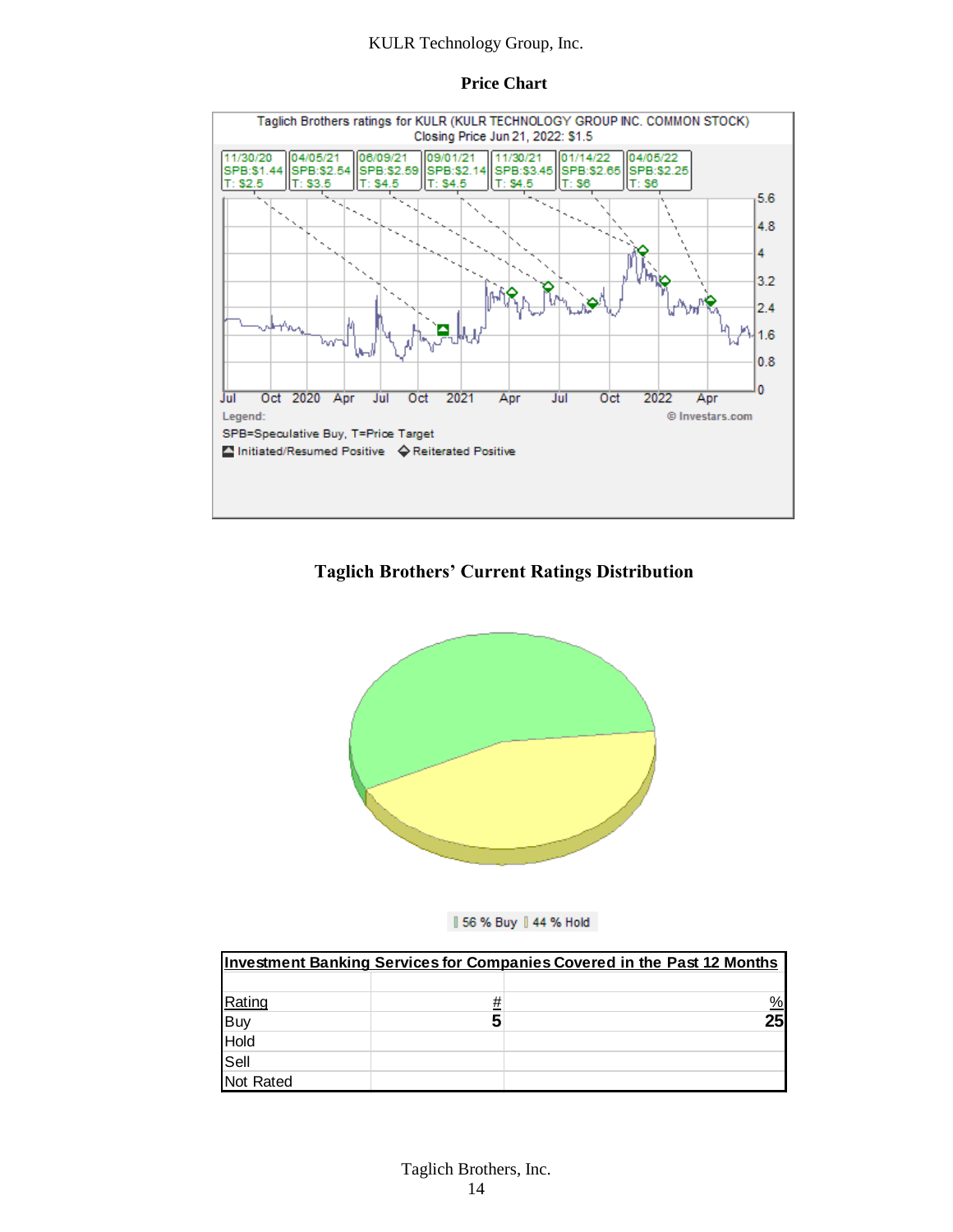#### **Important Disclosures**

As of the date of this report, we, our affiliates, any officer, director or stockholder, or any member of their families do not have a position in the stock of the company mentioned in this report. Taglich Brothers, Inc. does not currently have an Investment Banking relationship with the company mentioned in this report and was not a manager or co-manager of any offering for the company within the last three years.

All research issued by Taglich Brothers, Inc. is based on public information. The company paid a monetary fee of \$6,000 (USD) in October 2020 for the creation and dissemination of research reports for the first three months. After the first three months from initial publication, the company pays a monthly monetary fee of \$2,000 (USD) to Taglich Brothers, Inc., for a minimum of twelve months for the creation and dissemination of research reports.

#### **General Disclosures**

The information and statistical data contained herein have been obtained from sources, which we believe to be reliable but in no way are warranted by us as to accuracy or completeness. We do not undertake to advise you as to changes in figures or our views. This is not a solicitation of any order to buy or sell. Taglich Brothers, Inc. is fully disclosed with its clearing firm, Axos Clearing, LLC, is not a market maker and does not sell to or buy from customers on a principal basis. The above statement is the opinion of Taglich Brothers, Inc. and is not a guarantee that the target price for the stock will be met or that predicted business results for the company will occur. There may be instances when fundamental, technical and quantitative opinions contained in this report are not in concert. We, our affiliates, any officer, director or stockholder or any member of their families may from time to time purchase or sell any of the above-mentioned or related securities. Analysts and members of the Research Department are prohibited from buying or selling securities issued by the companies that Taglich Brothers, Inc. has a research relationship with, except if ownership of such securities was prior to the start of such relationship, then an Analyst or member of the Research Department may sell such securities after obtaining expressed written permission from Compliance.

#### **Analyst Certification**

**I, John Nobile, the research analyst of this report, hereby certify that the views expressed in this report accurately reflect my personal views about the subject securities and issuers; and that no part of my compensation was, is, or will be, directly, or indirectly, related to the specific recommendations or views contained in this report.**

Public companies mentioned in this report:

Honeywell (NYSE: HON) Lydall (NYSE: LDL) 3M (NYSE: MMM)